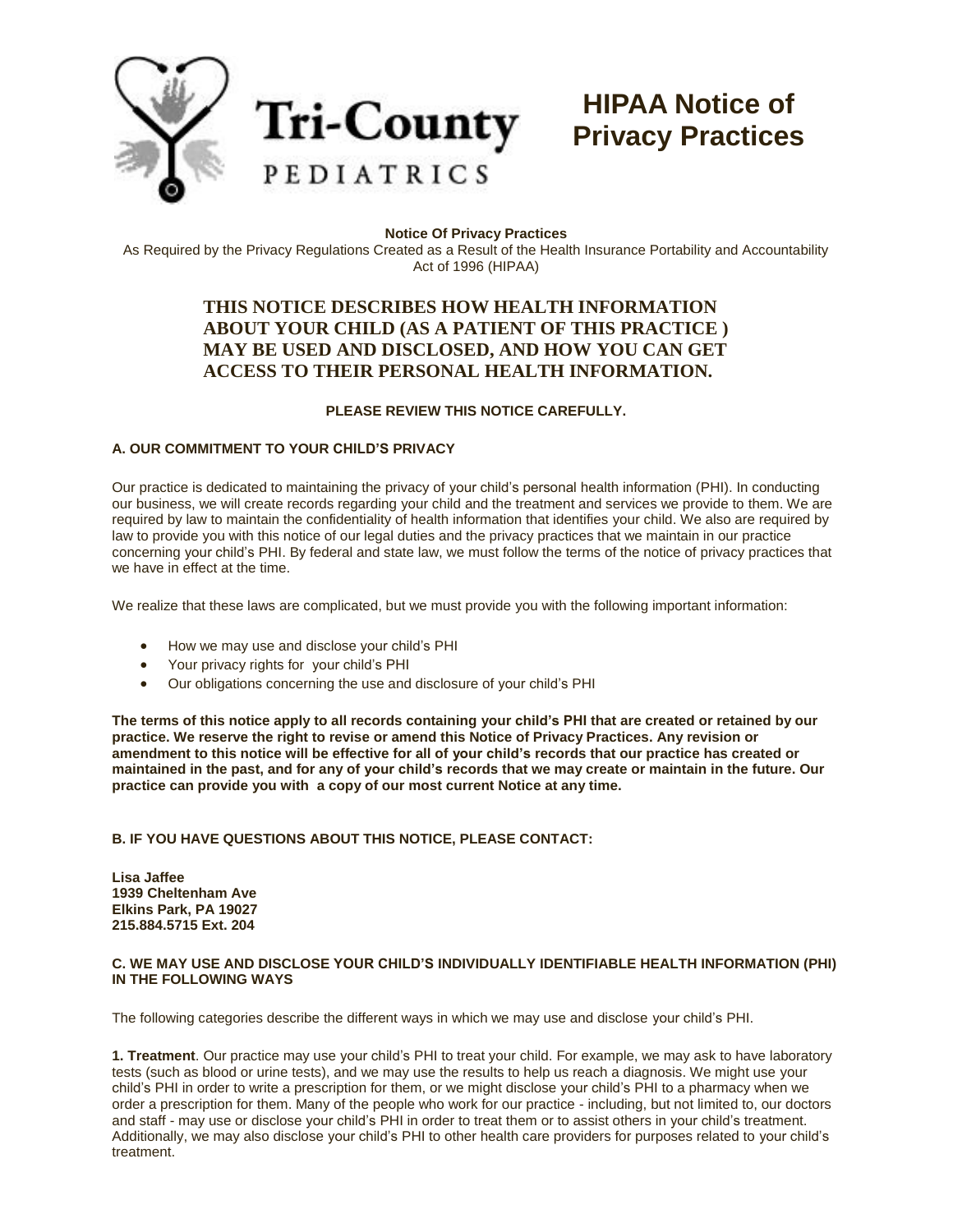**2. Payment**. Our practice may use and disclose your child's PHI in order to bill and collect payment for the services and items they may receive from us. For example, we may contact your child's health insurer to certify that they are eligible for benefits (and for what range of benefits), and we may provide your child's insurer with details regarding your child's treatment to determine if the insurer will cover, or pay for, your child's treatment. We also may use and disclose your child's PHI to obtain payment from third parties that may be responsible for such costs, such as family members. Also, we may use your child's PHI to bill you directly for services and items. We may disclose your child's PHI to other health care providers and entities to assist in their billing and collection efforts.

**3. Health Care Operations**. Our practice may use and disclose your child's PHI to operate our business. As examples of the ways in which we may use and disclose your child's information for our operations, our practice may use your child's PHI to evaluate the quality of care you received from us, or to conduct cost-management and business planning activities for our practice.

**4. Appointment Reminders**. Our practice may use and disclose your child's PHI to contact you and remind you of your child's appointment.

**5. Treatment Options**. Our practice may use and disclose your child's PHI to inform you of potential treatment options or alternatives.

**6. Health-Related Benefits and Services**. Our practice may use and disclose your child's PHI to inform you of health-related benefits or services that may be of interest to you.

**7. Release of Information to Family/Friends**. Our practice may release your child's PHI to a friend or family member that is involved in your child's care, or who assists in taking care of your child. For example, a parent or guardian may ask that a babysitter take their child to the pediatrician's office for treatment of a cold. In this example, the babysitter may have access to this child's medical information.

**8. Disclosures Required By Law**. Our practice will use and disclose your child's PHI when we are required to do so by federal, state or local law.

#### **D. USE AND DISCLOSURE OF YOUR CHILD'S PHI IN CERTAIN SPECIAL CIRCUMSTANCES**

The following categories describe unique scenarios in which we may use or disclose your child's identifiable health information:

**1. Public Health Risks**. Our practice may disclose your child's PHI to public health authorities that are authorized by law to collect information for the purpose of:

- maintaining vital records, such as births and deaths
- reporting child abuse or neglect
- preventing or controlling disease, injury or disability
- notifying a person regarding potential exposure to a communicable disease
- notifying a person regarding a potential risk for spreading or contracting a disease or condition
- reporting reactions to drugs or problems with products or devices
- notifying individuals if a product or device they may be using has been recalled
- notifying appropriate government agency(ies) and authority(ies) regarding the potential abuse or neglect of an adult patient (including domestic violence); however, we will only disclose this information if the patient agrees or we are required or authorized by law to disclose this information
- notifying your child's employer under limited circumstances related primarily to workplace injury or illness or medical surveillance.

**2. Health Oversight Activities**. Our practice may disclose your child's PHI to a health oversight agency for activities authorized by law. Oversight activities can include, for example, investigations, inspections, audits, surveys, licensure and disciplinary actions; civil, administrative, and criminal procedures or actions; or other activities necessary for the government to monitor government programs, compliance with civil rights laws and the health care system in general.

**3. Lawsuits and Similar Proceedings**. Our practice may use and disclose your child's PHI in response to a court or administrative order, if they are involved in a lawsuit or similar proceeding. We also may disclose your child's PHI in response to a discovery request, subpoena, or other lawful process by another party involved in the dispute, but only if we have made an effort to inform you of the request or to obtain an order protecting the information the party has requested.

**4. Law Enforcement**. We may release PHI if asked to do so by a law enforcement official: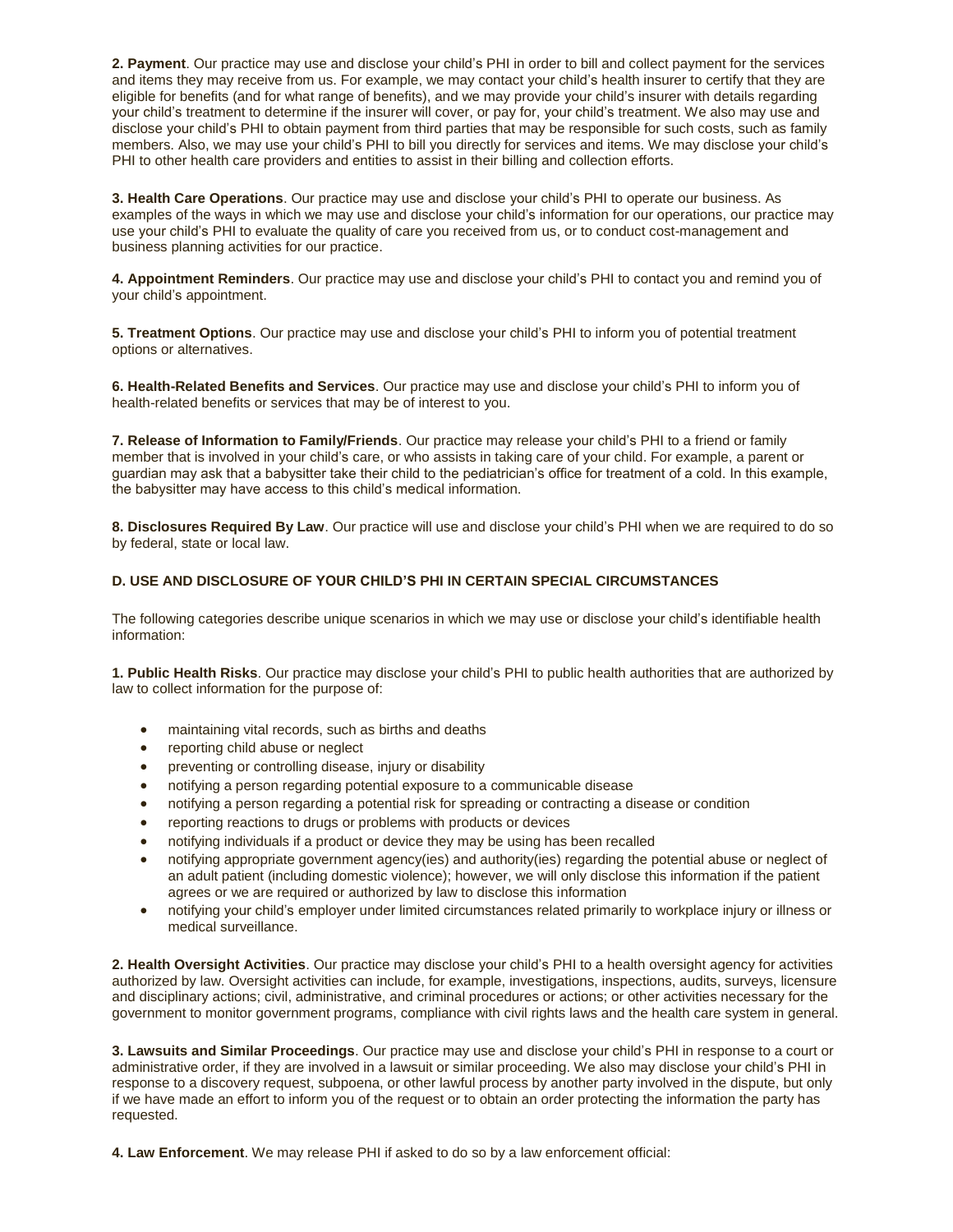- Regarding a crime victim in certain situations, if we are unable to obtain the person's agreement
- Concerning a death we believe has resulted from criminal conduct
- Regarding criminal conduct at our offices
- In response to a warrant, summons, court order, subpoena or similar legal process
- To identify/locate a suspect, material witness, fugitive or missing person
- In an emergency, to report a crime (including the location or victim(s) of the crime, or the description, identity or location of the perpetrator)

**5. Deceased Patients**. Our practice may release PHI to a medical examiner or coroner to identify a deceased individual or to identify the cause of death. If necessary, we also may release information in order for funeral directors to perform their jobs.

**6. Organ and Tissue Donation**. Our practice may release your child's PHI to organizations that handle organ, eye or tissue procurement or transplantation, including organ donation banks, as necessary to facilitate organ or tissue donation and transplantation if they are an organ donor.

**7. Research**. Our practice may use and disclose your child's PHI for research purposes in certain limited circumstances. We will obtain your child's written authorization to use your child's PHI for research purposes except when an Internal Review Board or Privacy Board has determined that the waiver of your child's authorization satisfies the following: (i) the use or disclosure involves no more than a minimal risk to your child's privacy based on the following: (A) an adequate plan to protect the identifiers from improper use and disclosure; (B) an adequate plan to destroy the identifiers at the earliest opportunity consistent with the research (unless there is a health or research justification for retaining the identifiers or such retention is otherwise required by law); and (C) adequate written assurances that the PHI will not be re-used or disclosed to any other person or entity (except as required by law) for authorized oversight of the research study, or for other research for which the use or disclosure would otherwise be permitted; (ii) the research could not practicably be conducted without the waiver; and (iii) the research could not practicably be conducted without access to and use of the PHI.

**8. Serious Threats to Health or Safety**. Our practice may use and disclose your child's PHI when necessary to reduce or prevent a serious threat to your child's health and safety or the health and safety of another individual or the public. Under these circumstances, we will only make disclosures to a person or organization able to help prevent the threat.

 **Military**. Our practice may disclose your child's PHI if they are a member of U.S. or foreign military forces (including veterans) and if required by the appropriate authorities.

**9. National Security**. Our practice may disclose your child's PHI to federal officials for intelligence and national security activities authorized by law. We also may disclose your child's PHI to federal officials in order to protect the President, other officials or foreign heads of state, or to conduct investigations.

**10. Inmates**. Our practice may disclose your child's PHI to correctional institutions or law enforcement officials if they are an inmate or under the custody of a law enforcement official. Disclosure for these purposes would be necessary: (a) for the institution to provide health care services to your child, (b) for the safety and security of the institution, and/or (c) to protect your child's health and safety or the health and safety of other individuals.

**11. Workers' Compensation**. Our practice may release your child's PHI for workers' compensation and similar programs.

### **E. YOUR RIGHTS REGARDING YOUR CHILD'S PHI**

You have the following rights regarding the PHI that we maintain about your child's:

**1. Confidential Communications**. Your child's have the right to request that our practice communicate with you about your child's health and related issues in a particular manner or at a certain location. For instance, you may ask that we contact you at home, rather than work. In order to request a specific type of confidential communication, please make a written request to **the front desk staff of the office your child visits** specifying the requested method of contact, or the location where you wish to be contacted. Our practice will accommodate **reasonable** requests. You do not need to give a reason for your request.

**2. Requesting Restrictions**. Your child's have the right to request a restriction in our use or disclosure of your child's PHI for treatment, payment or health care operations. Additionally, you have the right to request that we restrict our